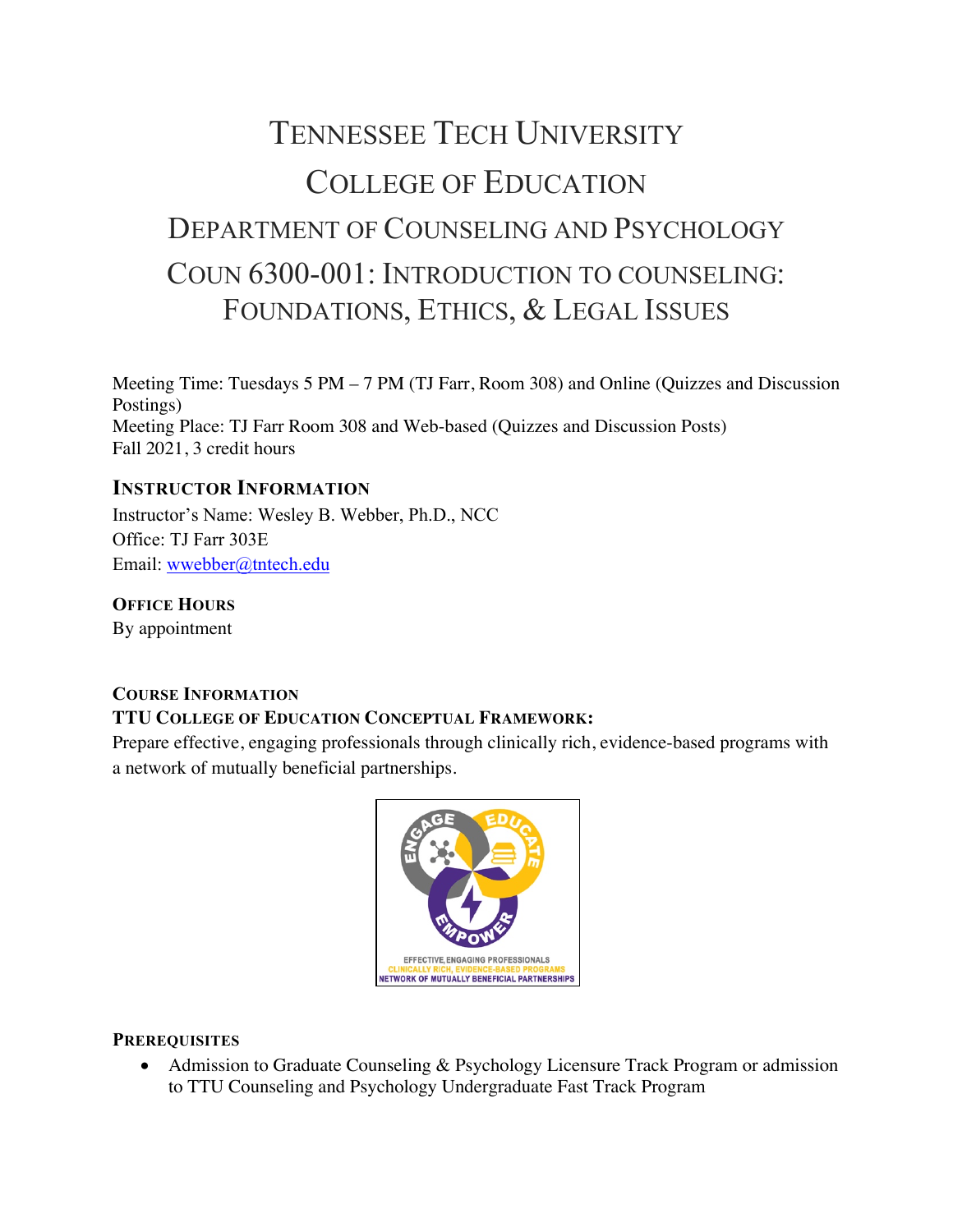#### **TEXTS AND REFERENCES**

#### Required Text:

Sheperis, D. S., Henning, S.L., & Kocet, M.M. (2015). *Ethical Decision Making for the 21st Century Counselor.* Thousand Oaks, CA: Sage Publishing.

#### Recommended Text:

American Psychological Association. (2020). *Publication manual of the American Psychological Association* (7th ed.). American Psychological Association. https://doi.org/10.1037/0000165-000

**Additional Assigned Readings:**  Any additional readings will be available in electronic format on iLearn.

#### **COURSE DESCRIPTION**

Introductory course for all counseling majors. Overview of philosophy, basic elements, ethics, and principles of counseling. Knowledge of ethical standards of practice and legal issues in counseling.

## **TK20 AT TTU**

TTU's College of Education uses Tk20, a comprehensive data and reporting system to improve our processes, manage student transition points, and track key assessments in program coursework. All students, regardless of affiliated major and college, enrolled in courses requiring Tk20 must purchase an account and submit the appropriate coursework. Failure to purchase Tk20 can result in a zero for Tk20 assignments and/or final course grade reduced a full letter. The one-time-only system cost is \$185.35 without sales tax at the university bookstore or \$142 plus sales tax (based on billing address ZIP code) if purchased through Tk20 (financial aid will pay for the account if purchased through the bookstore). Your account is valid for seven years. You will be asked to access Tk20 for a variety of tasks, including coursework, advisement, field/clinical experiences, portfolios, and key program assessments. Access the TTU Tk20 website for more details.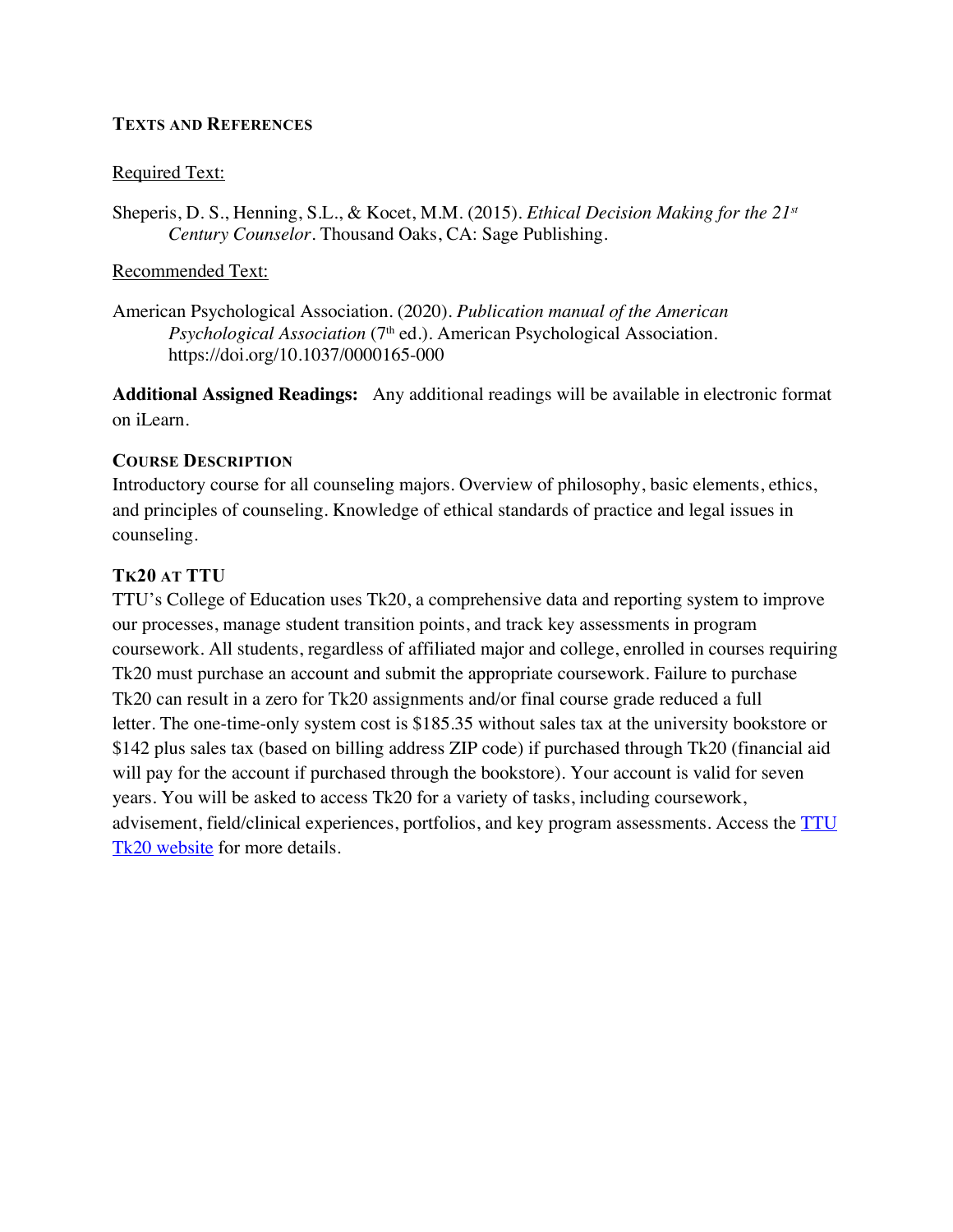# **COURSE CACREP OBJECTIVES/STUDENT LEARNING OUTCOMES**

# **Professional Counseling Identity**

| <b>Standard</b>                                                                                                                                                                                                                                                                                                                                                                                                                    | Content/                                                           | <b>Formative</b>                                       | <b>Summative</b>                                 | <b>CPCE/NCE</b> test/area                                                                                                                                                                                                                                                                                                                                                                                                           |
|------------------------------------------------------------------------------------------------------------------------------------------------------------------------------------------------------------------------------------------------------------------------------------------------------------------------------------------------------------------------------------------------------------------------------------|--------------------------------------------------------------------|--------------------------------------------------------|--------------------------------------------------|-------------------------------------------------------------------------------------------------------------------------------------------------------------------------------------------------------------------------------------------------------------------------------------------------------------------------------------------------------------------------------------------------------------------------------------|
|                                                                                                                                                                                                                                                                                                                                                                                                                                    | <b>Reading</b>                                                     | <b>Assessment Assessment</b>                           |                                                  |                                                                                                                                                                                                                                                                                                                                                                                                                                     |
| 2.F.1.a Students will<br>describe the history and<br>philosophy of the counseling Discussion<br>profession and its specialty<br>areas.<br>2.F.1.b Students will<br>describe the multiple<br>professional roles and<br>functions of counselors<br>across specialty areas, and<br>their relationships with<br>human service and<br>integrated behavioral health<br>care systems, including<br>interagency and<br>interorganizational | Lectures,<br>Class<br>al. (2015)<br>Chapters<br>6, 7, 9,<br>and 11 | Discussion<br>Posts<br>Sheperis et Discussion<br>Posts | Professional<br>Status of                        | C3: Helping Relationship;<br>Identity Paper C8: Professional Orientation<br>and Ethical Practice / NCE:<br>Helping Relationships;<br>Professional Orientation and<br><b>Ethical Practice</b><br>C3: Helping Relationship;<br>Mental Health C8: Professional Orientation<br>Services Paperand Ethical Practice / NCE:<br>Helping Relationships;<br>Professional Orientation and<br><b>Ethical Practice; Professional</b><br>Practice |
| collaboration and<br>consultation.<br>2.F.1.d Students will<br>describe the role and process al. $(2015)$<br>of the professional<br>advocating on behalf of the<br>profession.                                                                                                                                                                                                                                                     | Chapters<br>11 and 14                                              | Sheperis etDiscussion<br>Posts                         | Professional<br>Membership<br>Rationale<br>Paper | C3: Helping Relationship;<br><b>C8: Professional Orientation</b><br>and Ethical Practice / NCE:<br>Helping Relationships;<br>Professional Orientation and<br><b>Ethical Practice; Professional</b><br>Practice                                                                                                                                                                                                                      |
| 2.F.1.f Students will<br>describe the role<br>professional organizations,<br>including membership<br>benefits, activities, services<br>to members, and current<br>issues.                                                                                                                                                                                                                                                          | al. (2015) Posts<br>Chapter 11                                     | Sheperis etDiscussion                                  | Professional<br>Membership<br>Rationale<br>Paper | C3: Helping Relationship;<br><b>C8: Professional Orientation</b><br>and Ethical Practice / NCE:<br>Helping Relationships;<br>Professional Orientation and<br><b>Ethical Practice</b>                                                                                                                                                                                                                                                |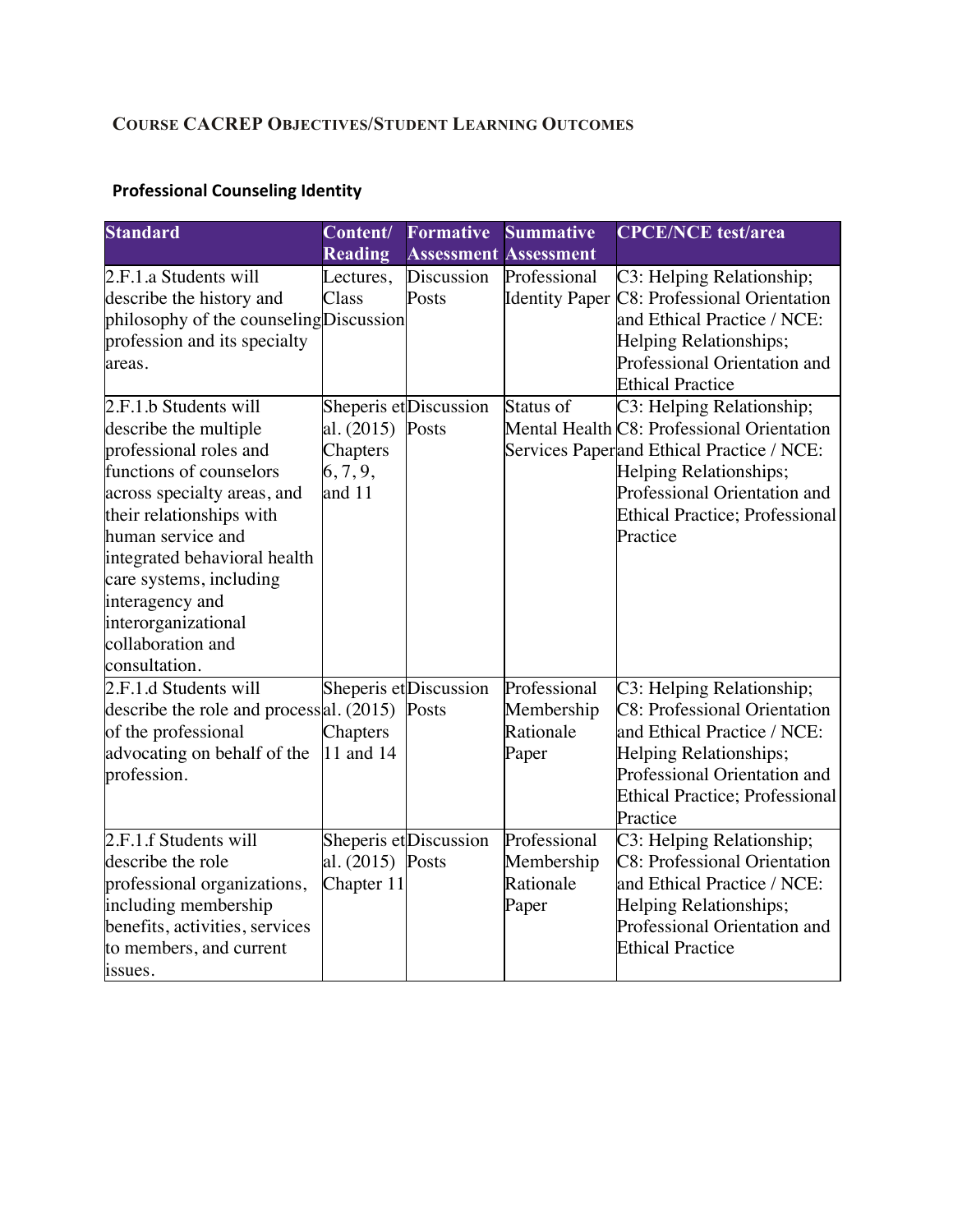| <b>Standard</b>                                                                                                                                                                                                                                                  | Content/                                                     | <b>Formative</b>                                                          | <b>Summative</b>                                      | <b>CPCE/NCE</b> test/area                                                                                                                                                                                                                                                                             |
|------------------------------------------------------------------------------------------------------------------------------------------------------------------------------------------------------------------------------------------------------------------|--------------------------------------------------------------|---------------------------------------------------------------------------|-------------------------------------------------------|-------------------------------------------------------------------------------------------------------------------------------------------------------------------------------------------------------------------------------------------------------------------------------------------------------|
|                                                                                                                                                                                                                                                                  | <b>Reading</b>                                               | <b>Assessment</b>                                                         | <b>Assessment</b>                                     |                                                                                                                                                                                                                                                                                                       |
| 2.F.1.g Students will<br>demonstrate understanding<br>of the professional<br>counseling credentialing<br>process including<br>certification, licensure, and<br>accreditation practices and<br>standards, and the effect of<br>public policy on these<br>issues.  | al. (2015)<br>Chapters<br>11 and 14                          | Sheperis etDiscussion<br>Posts                                            | Licensure<br>Paper and<br>Critique of<br><b>Board</b> | <b>C8: Professional Orientation</b><br>and Ethical Practice / NCE:<br>Helping Relationships;<br>Professional Orientation and<br>Meeting Paper Ethical Practice; Professional<br>Practice; Professional<br>Development, Supervision<br>and Consultation                                                |
| $2.F.1.h$ Students will<br>identify current labor marketClass<br>information relevant to<br>opportunities for practice<br>within the counseling<br>profession.                                                                                                   | Lectures,                                                    | Classroom<br>Activities,<br>DiscussionDiscussion<br>Posts                 | Status of                                             | C8: Professional Orientation<br>Mental Health and Ethical Practice / NCE:<br>Services PaperHelping Relationships;<br>Professional Orientation and<br><b>Ethical Practice</b> ; Professional<br>Practice; Professional<br>Development, Supervision<br>and Consultation                                 |
| 2.F.1.i Students will<br>demonstrate understanding<br>of the ethical standards of<br>professional counseling<br>organizations and<br>credentialing bodies, and<br>application of ethical<br>standards and legal<br>considerations in<br>professional counseling. | Sheperis et Classroom<br>al. (2015)<br>4, 6, 8,<br>and 11-13 | Activities,<br>Chapters 1 Quizzes, and Critique of<br>Discussion<br>Posts | Licensure<br>Paper and<br><b>Board</b>                | <b>C8: Professional Orientation</b><br>and Ethical Practice / NCE:<br>Helping Relationships;<br>Professional Orientation and<br>Meeting Paper Ethical Practice; Professional<br>Practice; Professional<br>Development, Supervision<br>and Consultation                                                |
| $2.F.1.j$ Students will identify Lectures,<br>technology's impact on the<br>counseling profession.                                                                                                                                                               | Class                                                        | Classroom<br>Activities,<br>Discussion<br>Posts                           | Status of                                             | <b>C8</b> : Professional Orientation<br>Mental Health and Ethical Practice / NCE:<br>Discussion Quizzes, and Services Paper Helping Relationships;<br>Professional Orientation and<br><b>Ethical Practice; Professional</b><br>Practice; Professional<br>Development, Supervision<br>and Consultation |
| 2.F.1.k Students will<br>demonstrate strategies for<br>personal and professional<br>self-evaluation and<br>implications for practice.                                                                                                                            | Lectures,<br>Class<br>DiscussionMEPS                         | Classroom<br>activities,<br>Survey,<br>Discussion<br>Posts                | Paper                                                 | Self-care Plan C8: Professional Orientation<br>and Ethical Practice / NCE:<br>Professional Orientation and<br>Ethical Practice; Professional<br>Practice; Professional<br>Development, Supervision<br>and Consultation                                                                                |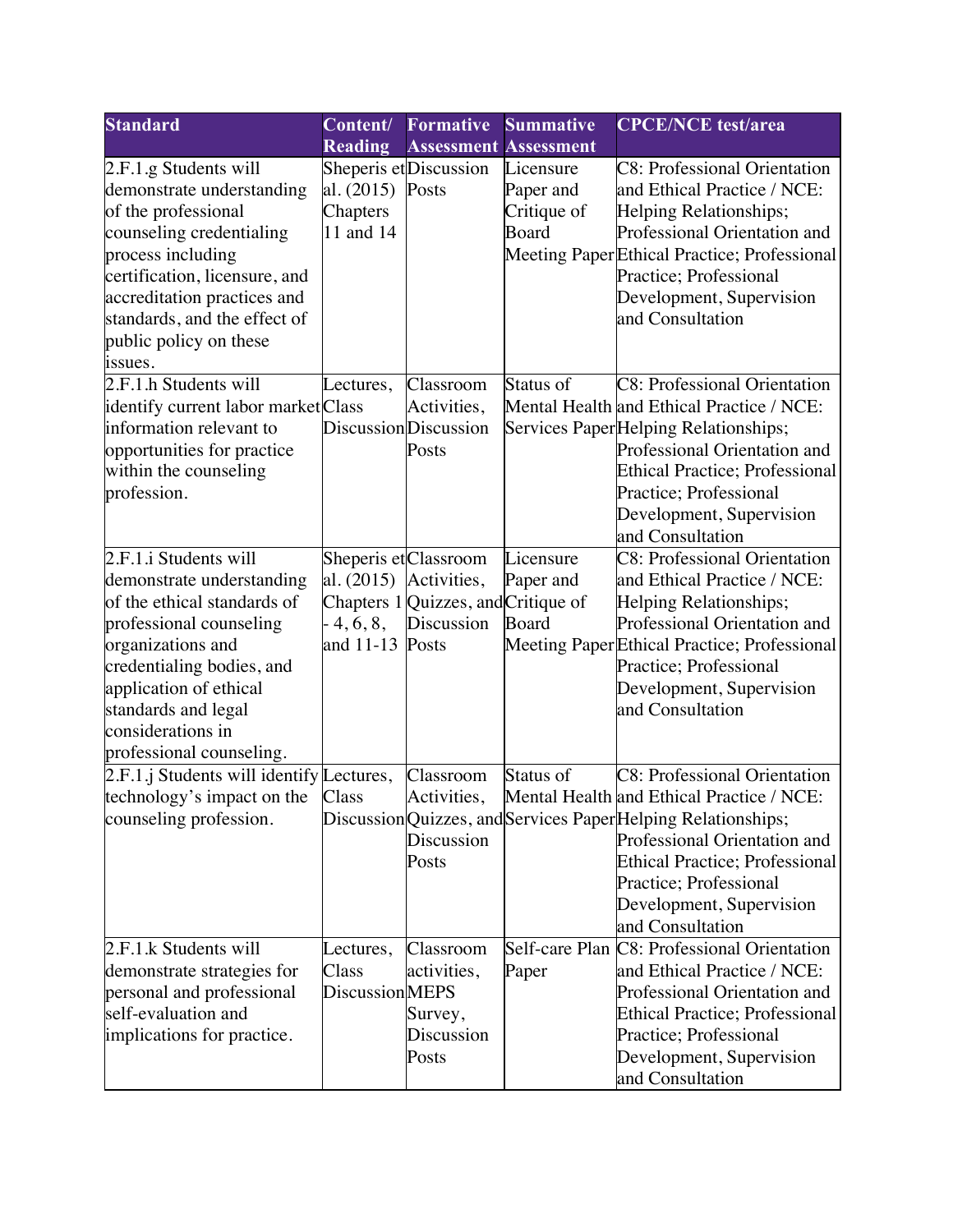| <b>Standard</b>                                | Content/                 | <b>Formative</b>      | <b>Summative</b>             | <b>CPCE/NCE</b> test/area                   |
|------------------------------------------------|--------------------------|-----------------------|------------------------------|---------------------------------------------|
|                                                | <b>Reading</b>           |                       | <b>Assessment Assessment</b> |                                             |
| 2.F.1.1 Students will                          |                          | Sheperis et Classroom |                              | Self-care Plan C8: Professional Orientation |
| demonstrate a plan for self-                   | al. $(2015)$ activities, |                       | Paper                        | and Ethical Practice / NCE:                 |
| care strategies appropriate to Chapters 5 MEPS |                          |                       |                              | Professional Orientation and                |
| the counselor role.                            | and 11                   | Survey,               |                              | Ethical Practice; Professional              |
|                                                |                          | Discussion            |                              | Practice; Professional                      |
|                                                |                          | Posts                 |                              | Development, Supervision                    |
|                                                |                          |                       |                              | and Consultation                            |
| 2.F.1.m Students will                          |                          | Sheperis et Classroom | Helping                      | <b>C8</b> : Professional Orientation        |
| demonstrate understanding                      | al. $(2015)$ Activities, |                       | Professional                 | and Ethical Practice / NCE:                 |
| of role of supervision in the                  | Chapter 11Quizzes,       |                       | Interview                    | Helping Relationships;                      |
| counseling profession.                         |                          | Discussion            | Paper                        | Professional Orientation and                |
|                                                |                          | Posts                 |                              | Ethical Practice; Professional              |
|                                                |                          |                       |                              | Practice; Professional                      |
|                                                |                          |                       |                              | Development, Supervision                    |
|                                                |                          |                       |                              | and Consultation                            |

# **Clinical Mental Health Counseling**

| <b>Standard</b>                | Content/          | <b>Formative</b>             | <b>Summative</b> | <b>CPCE/NCE</b> test/area                  |
|--------------------------------|-------------------|------------------------------|------------------|--------------------------------------------|
|                                | <b>Reading</b>    | <b>Assessment Assessment</b> |                  |                                            |
| 5.C.1.a Students will          |                   | Sheperis et Discussion       | Professional     | <b>C8: Professional Orientation</b>        |
| describe the history and       | al. (2015) Posts  |                              |                  | Identity Paper and Ethical Practice / NCE: |
| development of clinical        | Chapter 12        |                              |                  | Professional Development,                  |
| mental health counseling.      |                   |                              |                  | Supervision and Consultation               |
| 5.C.2.a Students will          |                   | Sheperis et Discussion       | Helping          | <b>C8: Professional Orientation</b>        |
| demonstrate understanding      | al. (2015) Posts  |                              | Professional     | and Ethical Practice / NCE:                |
| of the roles and settings of   | Chapter 9         |                              | Interview        | Helping Relationships;                     |
| clinical mental health         |                   |                              | Paper            | Professional Orientation and               |
| counselors.                    |                   |                              |                  | <b>Ethical Practice; Professional</b>      |
|                                |                   |                              |                  | Practice; Professional                     |
|                                |                   |                              |                  | Development, Supervision                   |
|                                |                   |                              |                  | and Consultation                           |
| 5.C.2.c Students will          | Lectures,         | Discussion                   | Status of        | <b>C8</b> : Professional Orientation       |
| demonstrate understanding      | Class             | Posts                        |                  | Mental Health and Ethical Practice / NCE:  |
| of mental health delivery      | <b>Discussion</b> |                              |                  | Services Paper Helping Relationships;      |
| modalities within the          |                   |                              |                  | Professional Orientation and               |
| continuum of care, such as     |                   |                              |                  | <b>Ethical Practice</b> ; Professional     |
| inpatient, outpatient, partial |                   |                              |                  | Practice; Professional                     |
| treatment and aftercare, and   |                   |                              |                  | Development, Supervision                   |
| the mental health counseling   |                   |                              |                  | and Consultation                           |
| services networks.             |                   |                              |                  |                                            |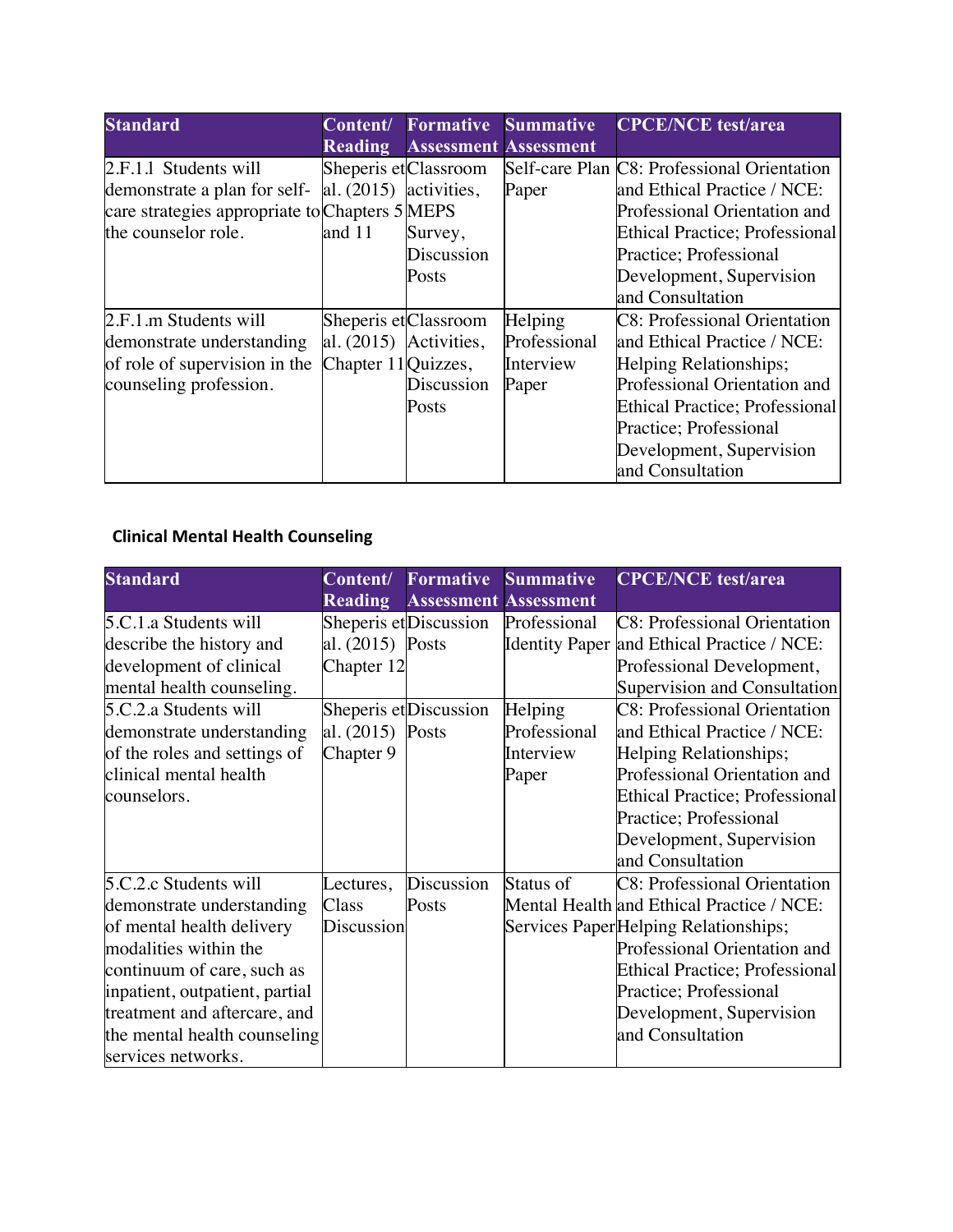| <b>Standard</b>             | Content/       | <b>Formative</b>         | <b>Summative</b>  | <b>CPCE/NCE</b> test/area                    |
|-----------------------------|----------------|--------------------------|-------------------|----------------------------------------------|
|                             | <b>Reading</b> | <b>Assessment</b>        | <b>Assessment</b> |                                              |
| 5.C.2.i Students will       | Lectures,      | Classroom                | Licensure         | <b>C8: Professional Orientation</b>          |
| demonstrate understanding   | Class          | Activities               | Paper and         | and Ethical Practice / NCE:                  |
| of legislative and          | Discussionand  |                          | Critique of       | Helping Relationships;                       |
| government policy relevant  |                | Discussion               | Board             | Professional Orientation and                 |
| to clinical mental health   |                | Posts                    |                   | Meeting Paper Ethical Practice; Professional |
| counseling.                 |                |                          |                   | Practice; Professional                       |
|                             |                |                          |                   | Development, Supervision                     |
|                             |                |                          |                   | and Consultation                             |
| 5.C.2.k Students will       | Lectures,      | Discussion               | Professional      | <b>C8: Professional Orientation</b>          |
| demonstrate understanding   | Class          | Posts                    |                   | Identity Paper and Ethical Practice / NCE:   |
| of professional             | Discussion     |                          |                   | Helping Relationships;                       |
| organizations, preparation  |                |                          |                   | Professional Orientation and                 |
| standards, and credentials  |                |                          |                   | <b>Ethical Practice; Professional</b>        |
| relevant to the practice of |                |                          |                   | Practice; Professional                       |
| clinical mental health      |                |                          |                   | Development, Supervision                     |
| counseling.                 |                |                          |                   | and Consultation                             |
| 5.C.2.1 Students will       |                | Sheperis et Classroom    | Licensure         | <b>C8: Professional Orientation</b>          |
| demonstrate understanding   | al. $(2015)$   | Activities,              | Paper and         | and Ethical Practice / NCE:                  |
| of legal and ethical        | Chapters       | Quizzes, and Critique of |                   | Helping Relationships;                       |
| considerations specific to  | $1-4, 6-8,$    | Discussion               | Board             | Professional Orientation and                 |
| clinical mental health      | and 12-13      | Posts                    |                   | Meeting Paper Ethical Practice; Professional |
| counseling                  |                |                          |                   | Practice; Professional                       |
|                             |                |                          |                   | Development, Supervision                     |
|                             |                |                          |                   | and Consultation                             |

# **School Counseling**

| <b>Standard</b>          | Content/            | <b>Formative</b> | <b>Summative</b>             | <b>CPCE/NCE</b> test/area                  |
|--------------------------|---------------------|------------------|------------------------------|--------------------------------------------|
|                          | <b>Reading</b>      |                  | <b>Assessment Assessment</b> |                                            |
| 5.G.1.a Students will    | Lectures,           | Discussion       | Professional                 | C8: Professional Orientation               |
| describe the history and | Class               | Posts            |                              | Identity Paper and Ethical Practice / NCE: |
| development of school    | <b>Discussion</b>   |                  |                              | Helping Relationships;                     |
| counseling.              |                     |                  |                              | Professional Orientation and               |
|                          |                     |                  |                              | <b>Ethical Practice</b> ; Professional     |
|                          |                     |                  |                              | Practice; Professional                     |
|                          |                     |                  |                              | Development, Supervision                   |
|                          |                     |                  |                              | and Consultation                           |
| 5.G.2.k Students will    | Lectures,           | Discussion       | Status of                    | C8: Professional Orientation               |
| identify community       | Class               | Posts and        |                              | Mental Health and Ethical Practice / NCE:  |
| resources and referral   | DiscussionClassroom |                  |                              | Services Paper Helping Relationships;      |
| sources.                 |                     | Activities       |                              | Professional Orientation and               |
|                          |                     |                  |                              | <b>Ethical Practice</b> ; Professional     |
|                          |                     |                  |                              | Practice; Professional                     |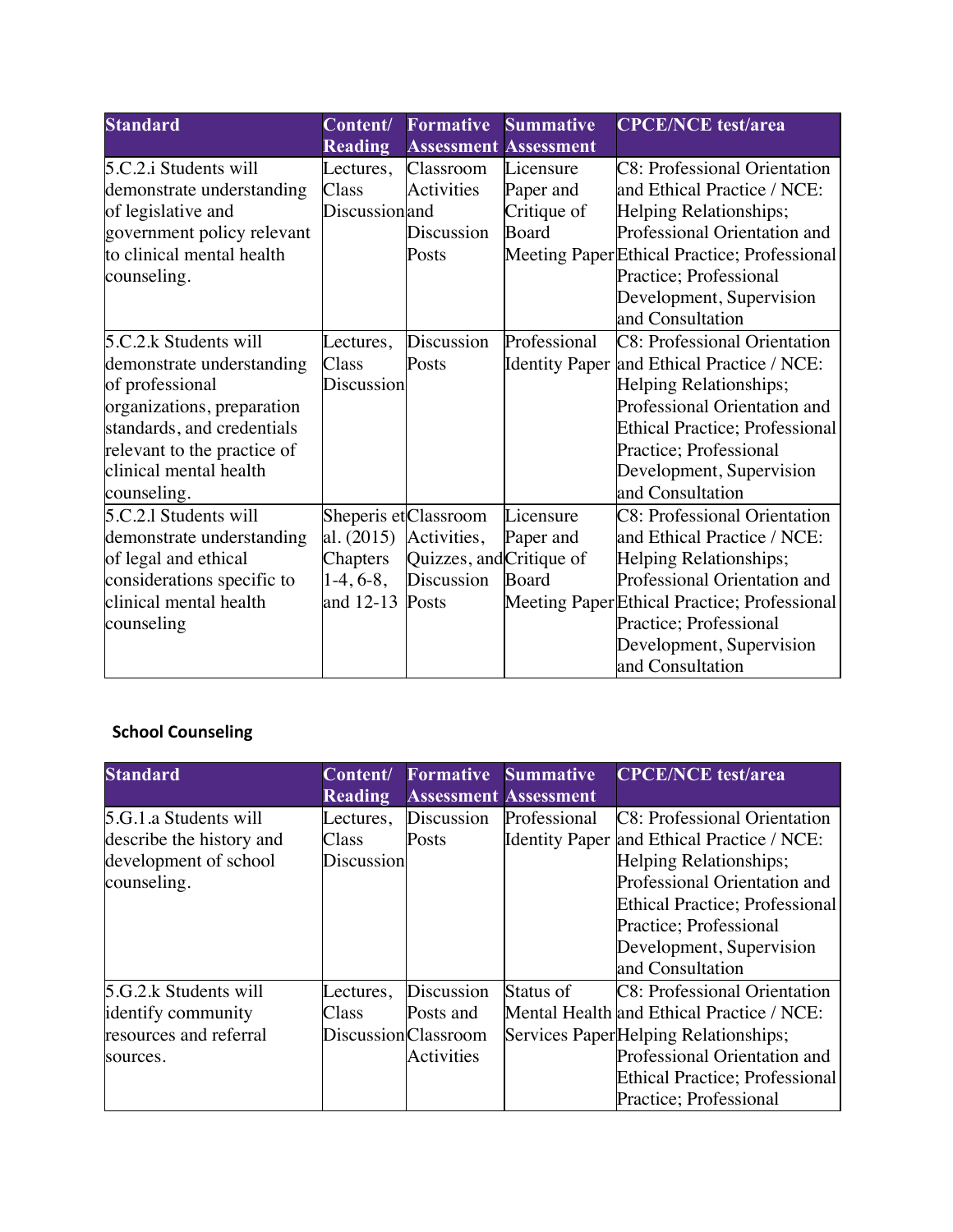| <b>Standard</b>             | Content/<br><b>Reading</b> | <b>Formative</b><br><b>Assessment Assessment</b> | <b>Summative</b> | <b>CPCE/NCE</b> test/area                    |
|-----------------------------|----------------------------|--------------------------------------------------|------------------|----------------------------------------------|
|                             |                            |                                                  |                  | Development, Supervision                     |
|                             |                            |                                                  |                  | and Consultation                             |
| 5.G.2.1 Students will       | ectures,                   | Discussion                                       | Professional     | <b>C8: Professional Orientation</b>          |
| demonstrate understanding   | Class                      | Posts                                            |                  | Identity Paper and Ethical Practice / NCE:   |
| of professional             | Discussion                 |                                                  |                  | Helping Relationships;                       |
| organizations, preparation  |                            |                                                  |                  | Professional Orientation and                 |
| standards, and credentials  |                            |                                                  |                  | <b>Ethical Practice</b> ; Professional       |
| relevant to the practice of |                            |                                                  |                  | Practice; Professional                       |
| school counseling           |                            |                                                  |                  | Development, Supervision                     |
|                             |                            |                                                  |                  | and Consultation                             |
| 5.G.2.n Students will       | ectures,                   | Classroom                                        | Licensure        | <b>C8: Professional Orientation</b>          |
| demonstrate understanding   | Class                      | Activities,                                      | Paper and        | and Ethical Practice / NCE:                  |
| of legal and ethical        |                            | Discussion Quizzes, and Critique of              |                  | Helping Relationships;                       |
| considerations specific to  |                            | Discussion                                       | Board            | Professional Orientation and                 |
| school counseling           |                            | Posts                                            |                  | Meeting Paper Ethical Practice; Professional |
|                             |                            |                                                  |                  | Practice; Professional                       |
|                             |                            |                                                  |                  | Development, Supervision                     |
|                             |                            |                                                  |                  | and Consultation                             |

# **MAJOR TEACHING METHODS**

Demonstrations, lecture, class discussions, classroom experiential activities, reading and writing assignments, videos, use of Internet resources, and case studies.

## **SPECIAL INSTRUCTIONAL PLATFORM/MATERIALS**

Students will submit all assignments through iLearn (and TK20 for class papers).

## **TOPICS TO BE COVERED**

- I. Foundations
	- a. Introduction to the Helping Professions
	- b. History of the Counseling/Psychology Profession
	- c. Definition of Counseling, Historical Philosophical Foundations
	- d. The Requirements for Becoming a Mental Health Counselor, School Counselor, & School Psychologist
	- e. Getting the most out of your Graduate program
	- f. Maintaining your Wellness as a Graduate Student & as a Counselor
- II. Ethics  $&$  Legal Issues
	- a. Introduction to Professional Ethics
	- b. The Counselor as a Person and as a Professional
	- c. Values and the Helping Relationship
	- d. Multicultural Perspectives and Diversity Issues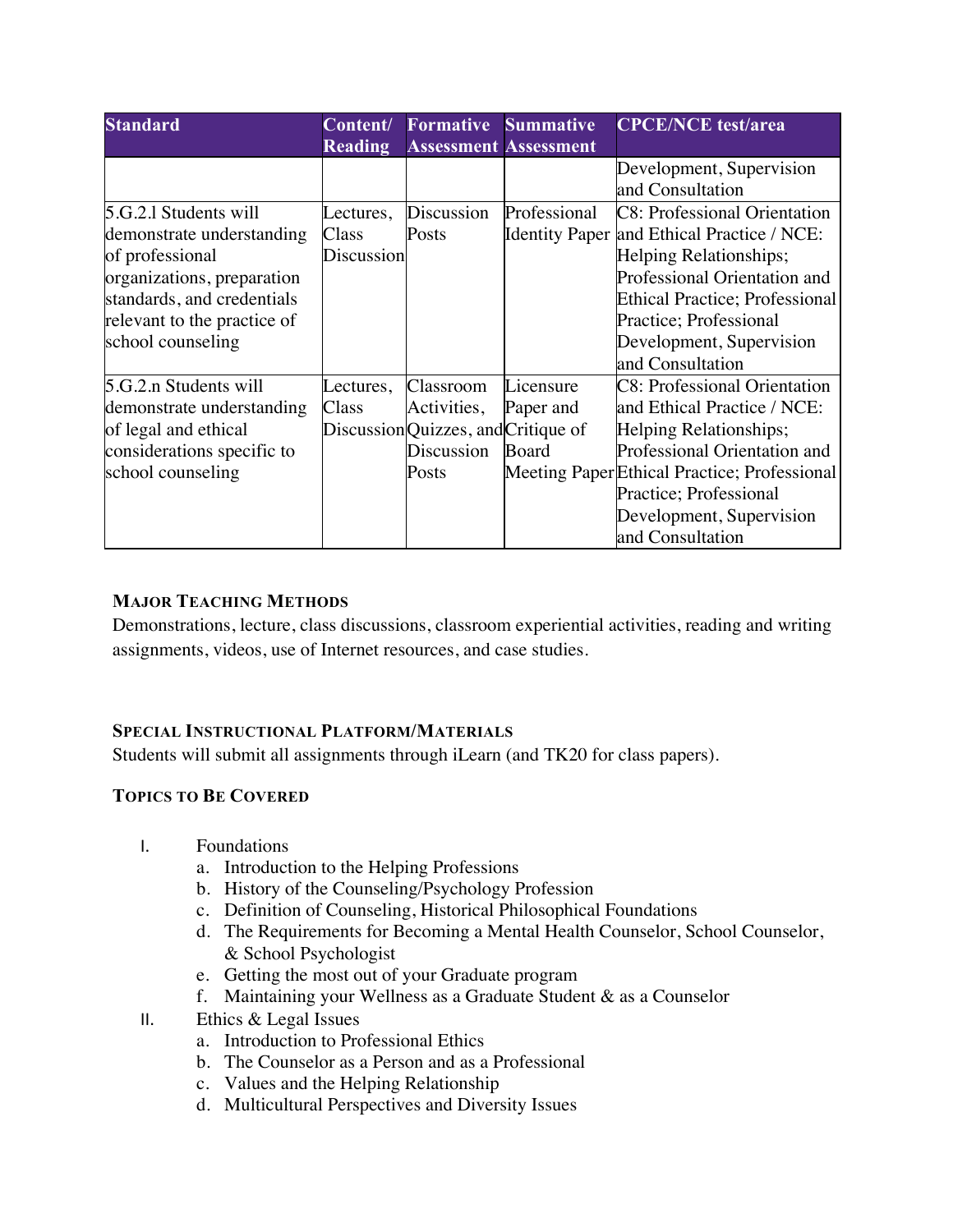- e. Client Rights and Counselor Responsibilities
- f. Confidentiality: Ethical and Legal Issues
- g. Managing Boundaries and Multiple Relationships
- h. Professional Competence and Training
- i. Ethical Issues in Supervision
- j. Issues in Theory and Practice
- k. Ethical Issues in Couples and Family Therapy
- l. Ethical Issues in Group Work
- m. Community and Social Justice Perspectives

#### **GRADING AND EVALUATION PROCEDURES**

#### **GRADING SCALE**

The student's final letter grade in the course will be derived using the following scale:

| <b>Letter Grade</b> | <b>Grade Range</b> |
|---------------------|--------------------|
| А                   | $93 - 100\%$       |
| B                   | $85 - 92\%$        |
| C                   | $77 - 84\%$        |
| D                   | $69 - 76\%$        |
| F                   | 68 % and below     |

## **COURSE POLICIES**

#### **ATTENDANCE POLICY**

Attending class sessions and engaging in discussions is an important part of doing well in the course. If you need to miss more than one class, let the instructor know so that you can ensure your continued success in the course.

#### **CLASS PARTICIPATION**

Students are expected to actively participate in class. Each student is expected to carefully read the texts, articles, and all assignments. Readings are the student's responsibility and must be completed prior to class, for demonstration/discussion/seminar will parallel the text, but not necessarily duplicate it.

#### **COPYRIGHT AND FAIR USE**

All projects created in this course should follow appropriate copyright and fair use policy. *Please note:* TTU personnel may display your work created during the scope of this course during accreditation, conference presentations, workshops, and/or future classes.

#### **ASSIGNMENTS AND RELATED POLICY**

All assignments are due on time as outlined on the schedule.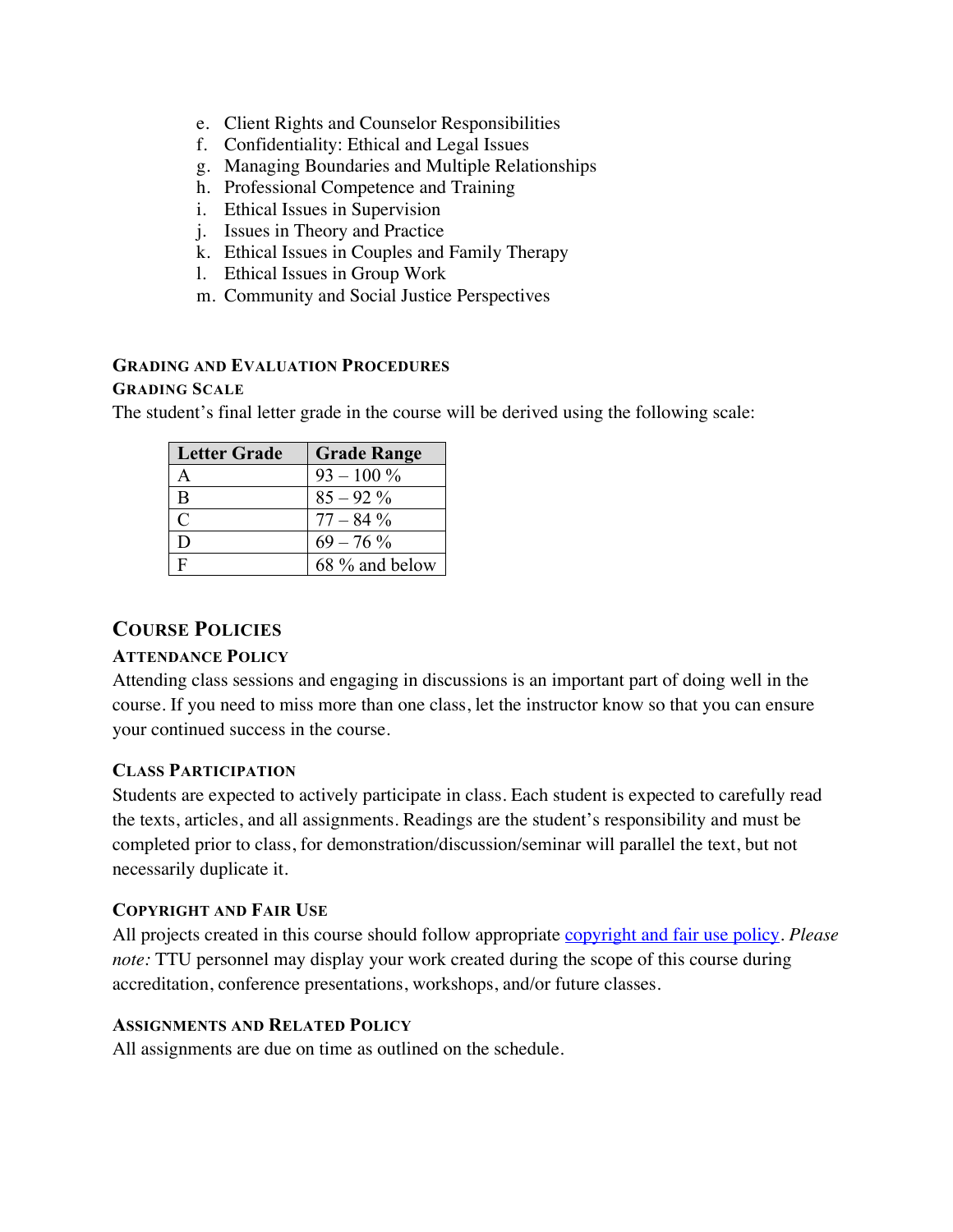- 1. Assignments turned in late will result in a loss of 10 percent of the total assigned value for the assignment. Assignments turned in beyond one week of the due date are accepted only at the discretion of the course instructor.
- 2. See Course Schedule for detailed explanations.

## **STUDENT ACADEMIC MISCONDUCT POLICY**

Maintaining high standards of academic integrity in every class at Tennessee Tech is critical to the reputation of Tennessee Tech, its students, alumni, and the employers of Tennessee Tech graduates. The Student Academic Misconduct Policy describes the definitions of academic misconduct and policies and procedures for addressing Academic Misconduct at Tennessee Tech. For details, view the Tennessee Tech's Policy 217 – Student Academic Misconduct at Policy Central.

Please note self-plagiarism will also note be allowed. Students cannot submit course work from another class for an assignment in this course. Self-plagiarism will result in a loss of all assignment points.

## **DISABILITY ACCOMMODATION**

Students with a disability requiring accommodations should contact the Accessible Education Center (AEC). An Accommodation Request (AR) should be completed as soon as possible, preferably by the end of the first week of the course. The AEC is located in the Roaden University Center, Room 112; phone 931-372-6119. For details, view the Tennessee Tech's Policy 340 – Services for Students with Disabilities at Policy Central.

# **RECORDING**

This class may be recorded by video and/or audio. The video and audio recording is used for educational purposes and may be made available to all students presently enrolled in the course and to school officials with a legitimate educational interest in reviewing the recording.

# **COVID – 19**

COVID-19 University Protocols

- 1. Each student must take personal responsibility for knowing and following the university's COVID-19 protocols. Students are expected to follow all COVID-19 directives published by Tennessee Tech on its official COVID-19 webpage: www.tntech.edu/covid19.
- 2. As conditions related to the pandemic change, the university's COVID-19 protocols are also likely to change. Students are expected to monitor the university's official COVID-19 webpage to stay up to date on all university COVID-19 protocols.
- 3. If the university's COVID-19 protocols include the wearing of face coverings inside campus facilities, then face coverings must be worn covering the mouth and nose. Protocols will apply to all vaccinated and unvaccinated individuals.
- 4. Students who refuse to comply with university protocols will be reported to the Tennessee Tech Dean of Students.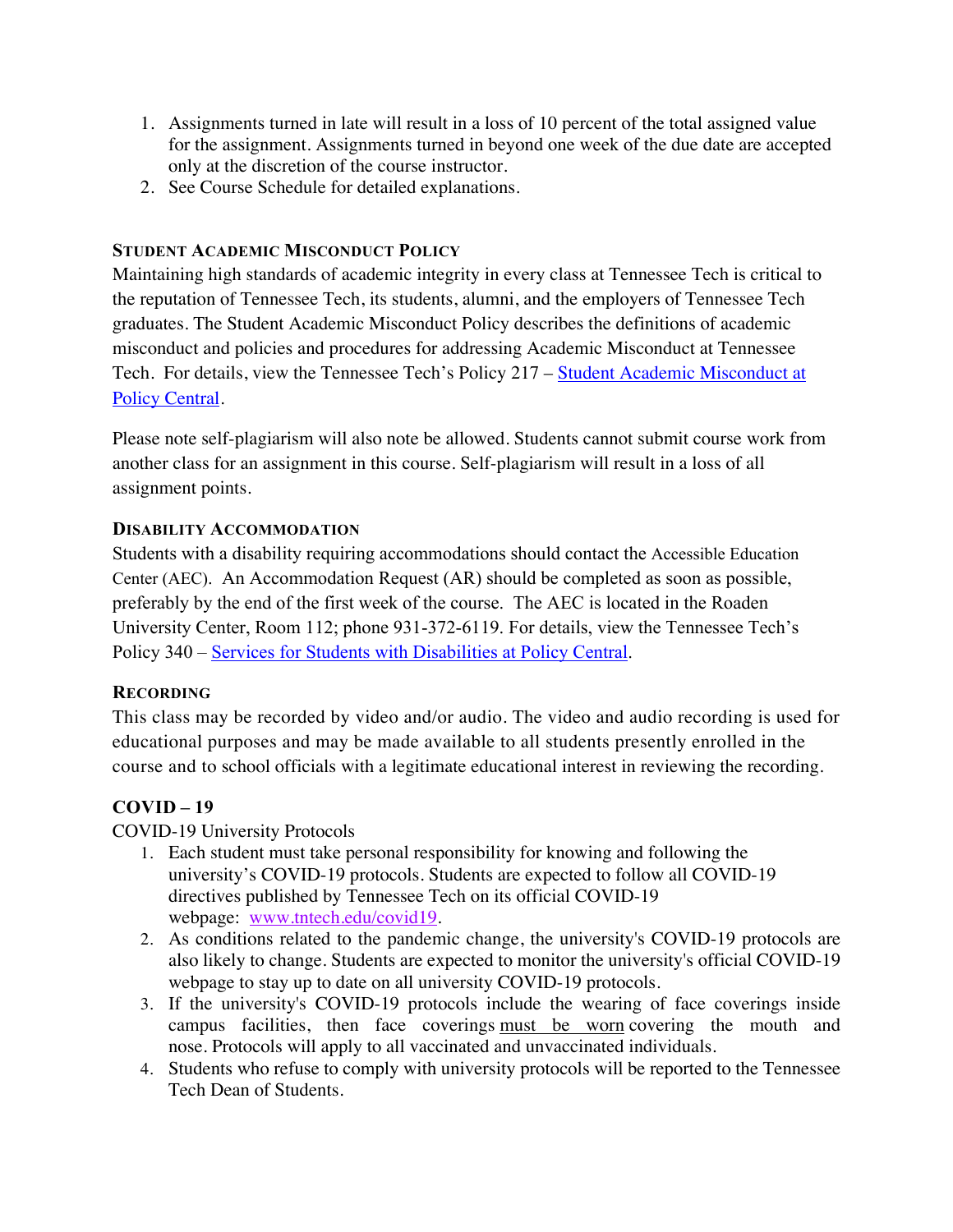- 5. Students should direct all requests for excused class absences related to COVID-19 to Tennessee Tech's Health Services by following the student link at the following website: www.tntech.edu/covid19/report.php. The Office of Student Affairs will provide notifications to faculty members of student absences and the expected length of the absence.
- 6. Students can get a COVID-19 vaccine on campus at Tech Health Services. Call ahead to schedule at (931) 372-3320. COVID-19 vaccines are given free of charge daily, as well as testing.
- 7. Per CDC guidelines, you are considered fully vaccinated:
	- · 2 weeks after your second dose in a 2-dose series, such as the Pfizer or Moderna vaccines, OR
	- · 2 weeks after a single-dose vaccine, such as Johnson & Johnson's Janssen vaccine

# **LINKS AND RESOURCES**

# **COUNSELING STANDARDS LINKS**

Use the following links to access the: 2016 CACREP Standards and **TTU Conceptual Framework Alignment Table**

# **TTU LIBRARY ONLINE ACCESS**

The Tennessee Tech Library is available to all students enrolled at TTU. Links to the library materials (such as electronic journals, databases, interlibrary loans, digital reserves, dictionaries, encyclopedias, maps, and librarian support) and Internet resources are available to complete assignments. To access the online databases, use your TTU PC Lab username and password. Visit the ITS site to find out more about initializing your TTU account or resetting your password.

More information on electronic media is available at the **TTU Volpe Library**.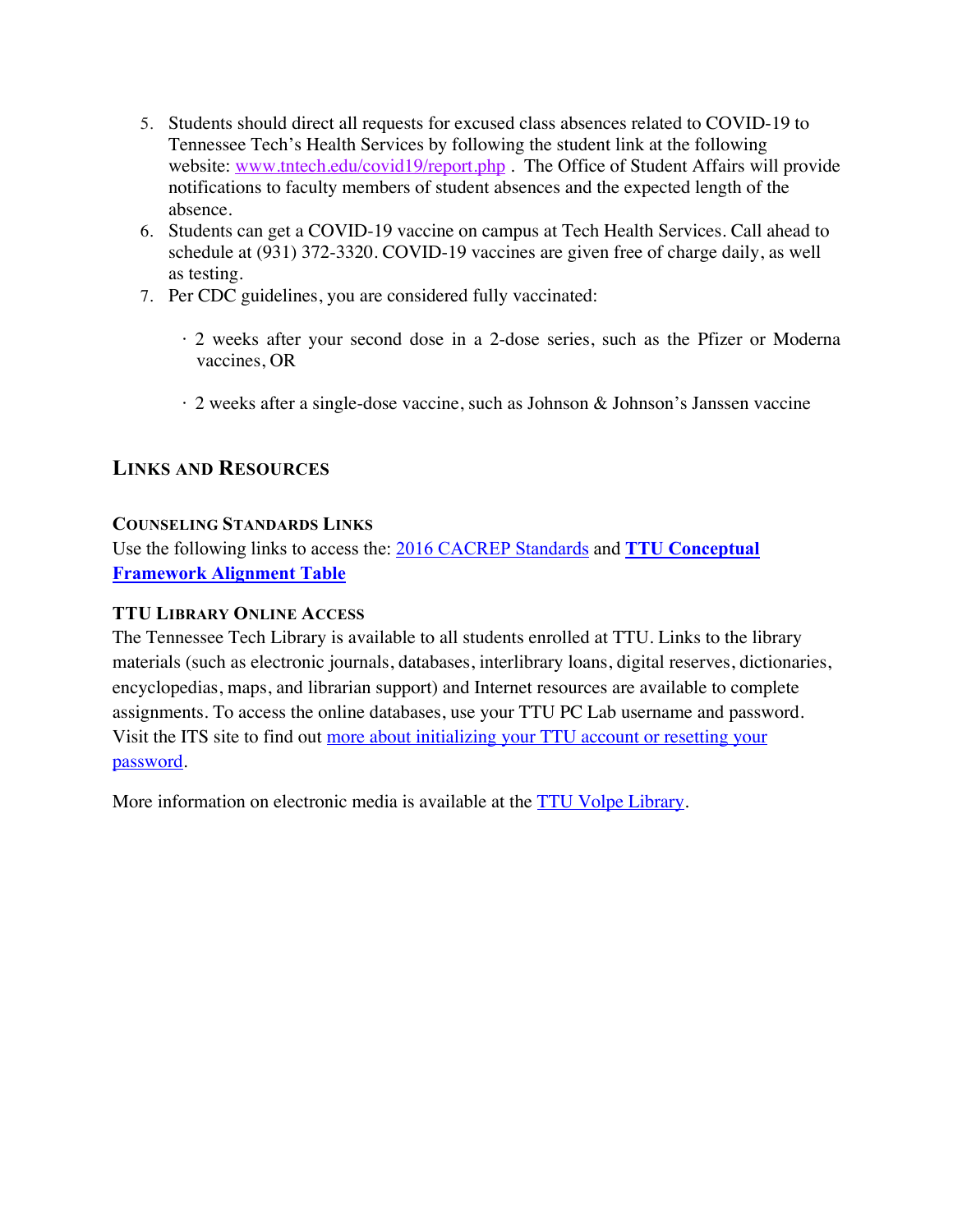# **ASSIGNMENT & COURSE SCHEDULE**

# *INTRODUCTION TO COUNSELING: FOUNDATIONS, ETHICS, & LEGAL ISSUES*

| <b>Week</b>    | <b>Class Date</b> | <b>Content</b>                                                                                                                                                                                                   | <b>Assignments Due</b>                                                                                                                                                                               | <b>Readings</b>                                              |
|----------------|-------------------|------------------------------------------------------------------------------------------------------------------------------------------------------------------------------------------------------------------|------------------------------------------------------------------------------------------------------------------------------------------------------------------------------------------------------|--------------------------------------------------------------|
| $\mathbf{1}$   | 8/24              | Introduction,<br>Course Overview<br>and Syllabus<br>Tk20, iLearn, and<br><b>APA</b><br>requirements                                                                                                              |                                                                                                                                                                                                      | Syllabus                                                     |
| $\overline{2}$ | 8/31              | Introduction to the<br>Helping<br>Professions<br>The Requirements<br>for Becoming a<br>Mental Health<br>Counselor, School<br>Counselor, &<br>School<br>Psychologist<br>Introduction to<br>Professional<br>Ethics | <b>Discussion 1 Posting Due</b><br>By 8/29 at 5 PM<br><b>Responses to two</b><br>classmates' Discussion 1<br>Postings due by class<br>time                                                           | Sheperis, et al.:<br>Chapter 1<br>2014 ACA Code<br>of Ethics |
| 3              | 9/7               | <b>Ethical Decision-</b><br><b>Making Models</b><br>Getting the most<br>out of your<br>Graduate program<br>Maintaining your<br>Wellness as a<br>Graduate Student<br>& as a Counselor<br>Self-care                | <b>Discussion 2 Posting Due</b><br>$\bullet$<br>By 9/5 at 5 PM<br><b>Responses to two</b><br>$\bullet$<br>classmates' Discussion 2<br>Postings due by class<br>time<br><b>MEPS Survey (in class)</b> | Sheperis, et al.:<br>Chapter 2                               |
| $\overline{4}$ | 9/14              | The Counselor as<br>a Person and as a<br>Professional                                                                                                                                                            | <b>Discussion 3 Posting Due</b><br>by 9/12 at 5 PM                                                                                                                                                   | Assigned articles                                            |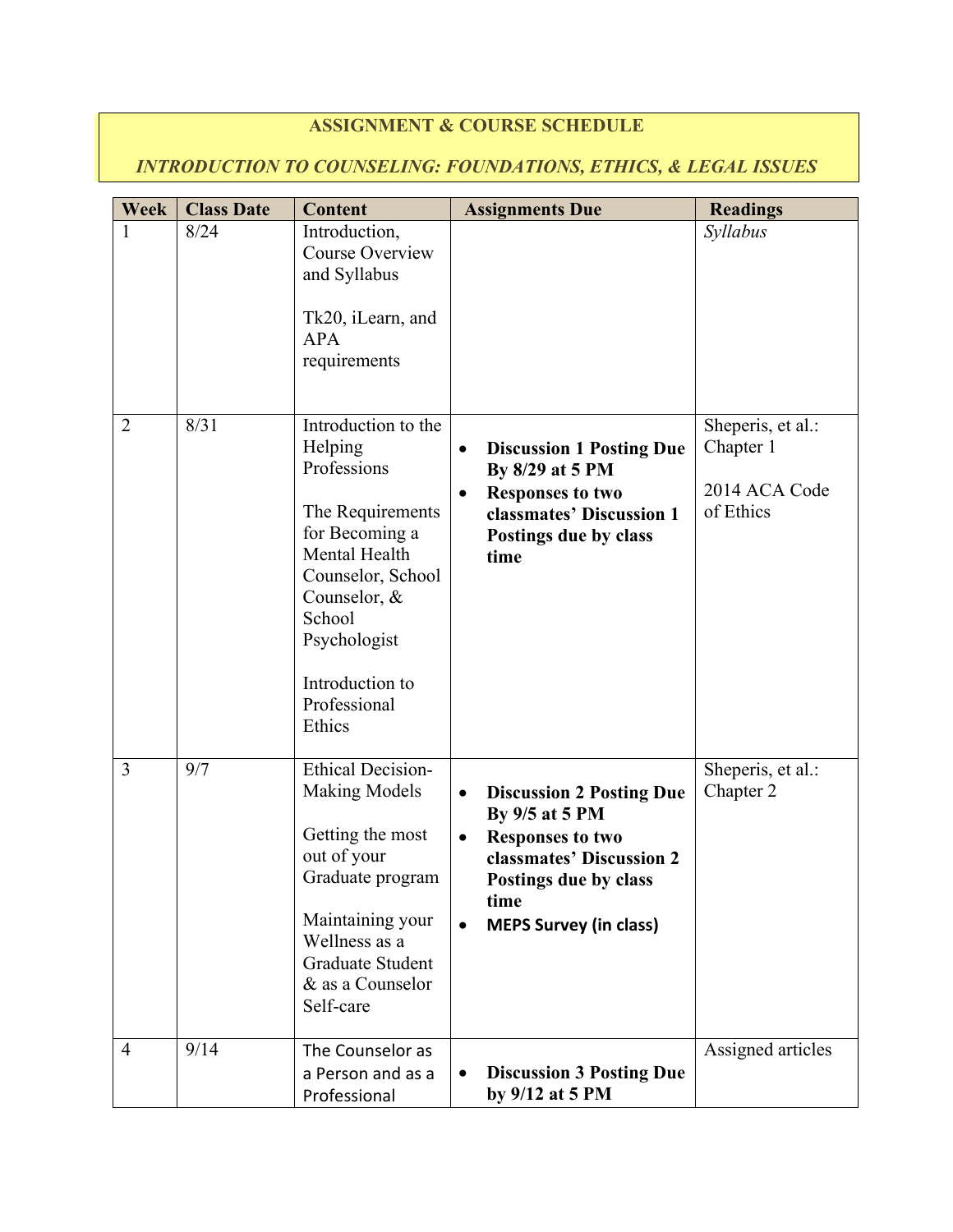|        |                              |                                                                                                    | $\bullet$              | Quiz 1 and two<br>responses to classmates'<br><b>Discussion 3 Postings</b><br>due by class time                                                                                                                              |                                                                  |
|--------|------------------------------|----------------------------------------------------------------------------------------------------|------------------------|------------------------------------------------------------------------------------------------------------------------------------------------------------------------------------------------------------------------------|------------------------------------------------------------------|
| 5      | 9/21                         | Multicultural<br>Perspectives and<br>Diversity Issues                                              | $\bullet$<br>$\bullet$ | <b>Discussion 4 Posting Due</b><br>by 9/19 at 5 PM<br>Quiz 2 and two<br>responses to classmates'<br><b>Discussion 4 Postings</b><br>due by class time                                                                        | Sheperis, et al.:<br>Chapter 3                                   |
| 6      | 9/28                         | <b>Relational Ethical</b><br>Decision Making<br>Client Rights and<br>Counselor<br>Responsibilities | $\bullet$              | <b>Licensure Paper and</b><br><b>Critique of BOE</b><br><b>Meeting Paper due by</b><br>9/28 before midnight<br>Quiz 3 due by class time                                                                                      | Sheperis, et al.:<br>Chapter 4<br>Sheperis, et al.:<br>Chapter 5 |
| $\tau$ | 10/5                         | <b>Informed Consent</b><br>Confidentiality<br>and Record<br>Keeping                                | $\bullet$<br>$\bullet$ | <b>Discussion 5 Posting Due</b><br>by 10/3 at 5 PM<br>Quiz 4 and two<br>responses to classmates'<br><b>Discussion 5 Postings</b><br>due by class time                                                                        | Sheperis, et al.:<br>Chapter 6<br>Sheperis, et al.:<br>Chapter 7 |
| 8      | $10/12 - NO$<br><b>CLASS</b> | <b>NO CLASS</b><br><b>MEETING</b>                                                                  |                        |                                                                                                                                                                                                                              |                                                                  |
| 9      | 10/19                        | Managing<br>Boundaries and<br>Multiple<br>Relationships<br>Working with<br>Minors                  | $\bullet$<br>$\bullet$ | <b>Professional Identity</b><br>Paper Due 10/19 before<br>midnight<br><b>Discussion 6 Posting Due</b><br>by 10/17 at 5 PM<br>Quiz 5 and two<br>responses to classmates'<br><b>Discussion 6 Postings</b><br>due by class time | Sheperis, et al.:<br>Chapter 8<br>Sheperis, et al.:<br>Chapter 9 |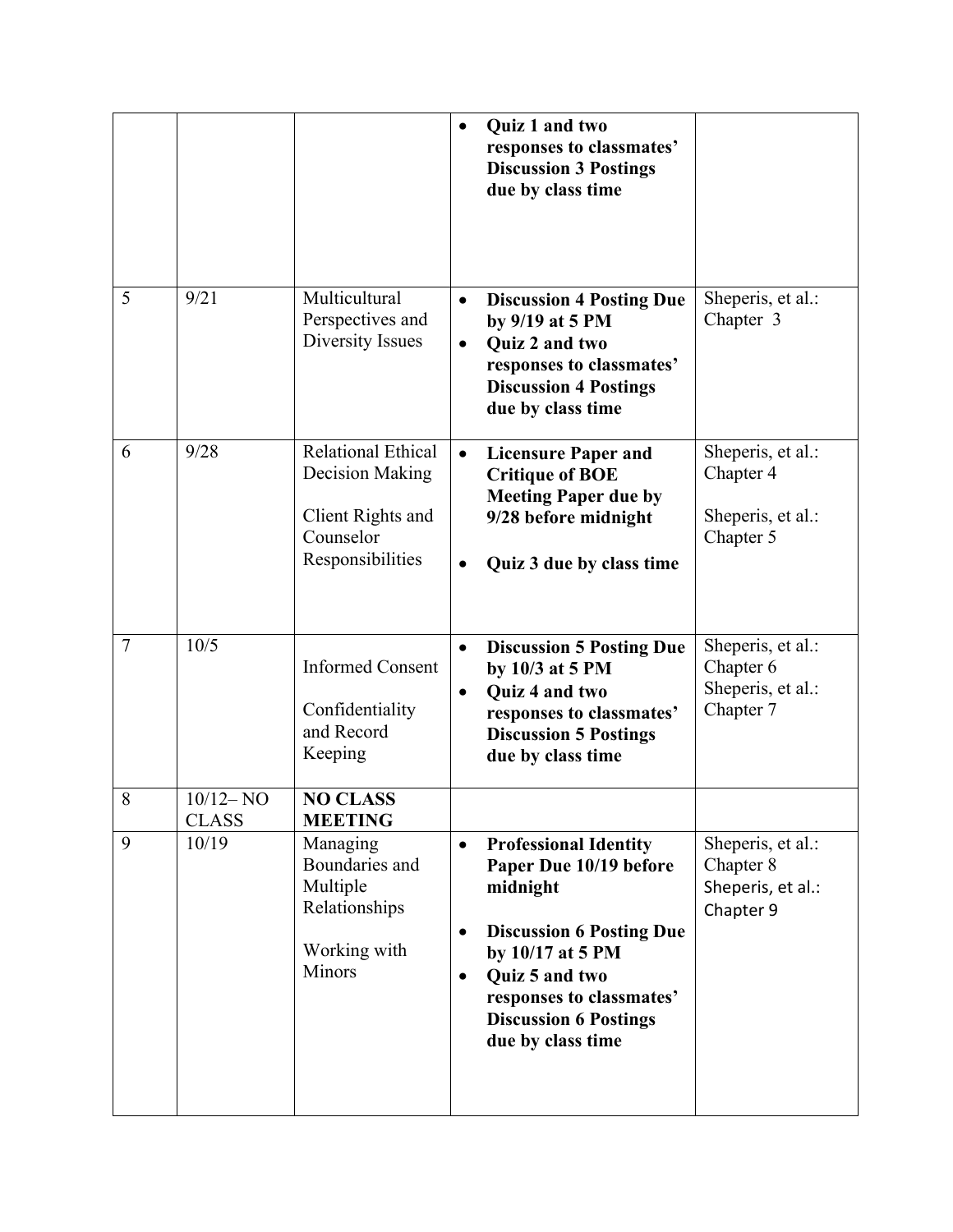| 10 | 10/26                        | Professional<br>Competence and<br>Training<br>Ethical Issues in<br>Couples and<br>Family Therapy<br>Ethical Issues in<br>Group Work | $\bullet$              | <b>Discussion 7 Posting Due</b><br>by 10/24 at 5 PM<br>Quiz 6 and two<br>responses to classmates'<br><b>Discussion 7 Postings</b><br>due by class time                                                                                                    | Sheperis, et al.:<br>Chapter 10 |
|----|------------------------------|-------------------------------------------------------------------------------------------------------------------------------------|------------------------|-----------------------------------------------------------------------------------------------------------------------------------------------------------------------------------------------------------------------------------------------------------|---------------------------------|
| 11 | 11/2                         | Counselor<br><b>Education</b> and<br>Supervision                                                                                    | $\bullet$<br>٠         | <b>Helping Professional</b><br><b>Interview Paper Due 11/2</b><br>before midnight<br>Quiz 7 due by class time                                                                                                                                             | Sheperis, et al.:<br>Chapter 11 |
| 12 | 11/9                         | Challenges to<br><b>Ethical Practice in</b><br>the 21 <sup>st</sup> Century                                                         | $\bullet$<br>$\bullet$ | <b>Discussion 8 Posting Due</b><br>by 11/7 at 5 PM<br>Quiz 8 and two<br>responses to classmates'<br><b>Discussion 8 Postings</b><br>due by class time                                                                                                     | Sheperis, et al.:<br>Chapter 12 |
| 13 | 11/16                        | <b>Resolving Ethical</b><br><b>Issues</b>                                                                                           | $\bullet$              | <b>Professional</b><br><b>Membership Rationale</b><br><b>Paper Due 11/16 before</b><br>midnight<br><b>Discussion 9 Posting Due</b><br>by 11/14 at 5 PM<br>Quiz 9 and two<br>responses to classmates'<br><b>Discussion 9 Postings</b><br>due by class time | Sheperis, et al.:<br>Chapter 13 |
| 14 | $11/23 - NO$<br><b>CLASS</b> | <b>NO CLASS</b><br><b>MEETING</b>                                                                                                   |                        |                                                                                                                                                                                                                                                           |                                 |
| 15 | 11/30                        | Social Justice and<br>Advocacy                                                                                                      |                        | <b>Self-care Plan Paper due</b><br>by 11/30 before midnight<br><b>Discussion 10 Posting</b>                                                                                                                                                               | Sheperis, et al.:<br>Chapter 14 |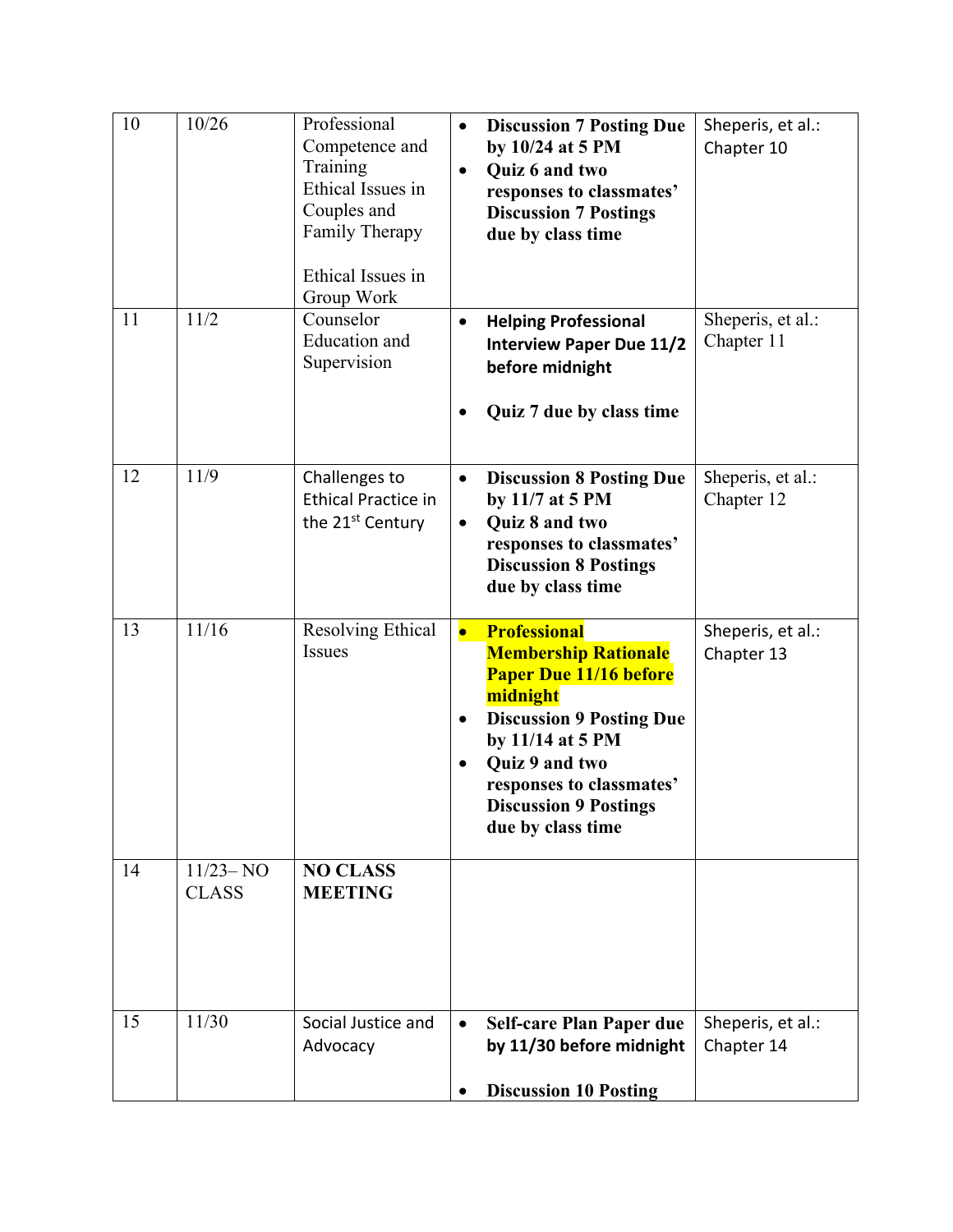|    |                                                         |                                                     |           | Due by 11/29 at 5 PM<br>Quiz 10 and two<br>responses to classmates'<br><b>Discussion 10 Postings</b><br>due by class time |  |
|----|---------------------------------------------------------|-----------------------------------------------------|-----------|---------------------------------------------------------------------------------------------------------------------------|--|
| 16 | 12/7                                                    | Jeopardy!                                           |           |                                                                                                                           |  |
| 17 | <b>Finals Week</b><br>$12/10 - 12/15$<br>(NO)<br>CLASS) | <b>FINALS WEEK</b><br>(NO CLASS<br><b>MEETING</b> ) | $\bullet$ | <b>Status of Mental Health</b><br><b>Services Paper due by</b><br>12/10 by 8 PM                                           |  |
|    |                                                         |                                                     |           |                                                                                                                           |  |

\*\*This schedule is tentative, thus it may be subject to change.\*\*

# EVALUATION AND ASSESSMENT PROCEDURES

| <b>Assignment</b>                             | Percentage |
|-----------------------------------------------|------------|
| Quizzes                                       | $10\%$     |
| <b>Discussion Postings</b>                    | $10\%$     |
| Licensure Paper and Critique of BOE Meeting   | $14\%$     |
| Professional Identity Paper                   | 14%        |
| Helping Professional Interview Paper          | 14%        |
| Professional Membership Rationale Paper       | 10%        |
| Self-Care Plan Paper                          | 14%        |
| <b>Status of Mental Health Services Paper</b> | 14%        |
| <b>Total</b>                                  | 100%       |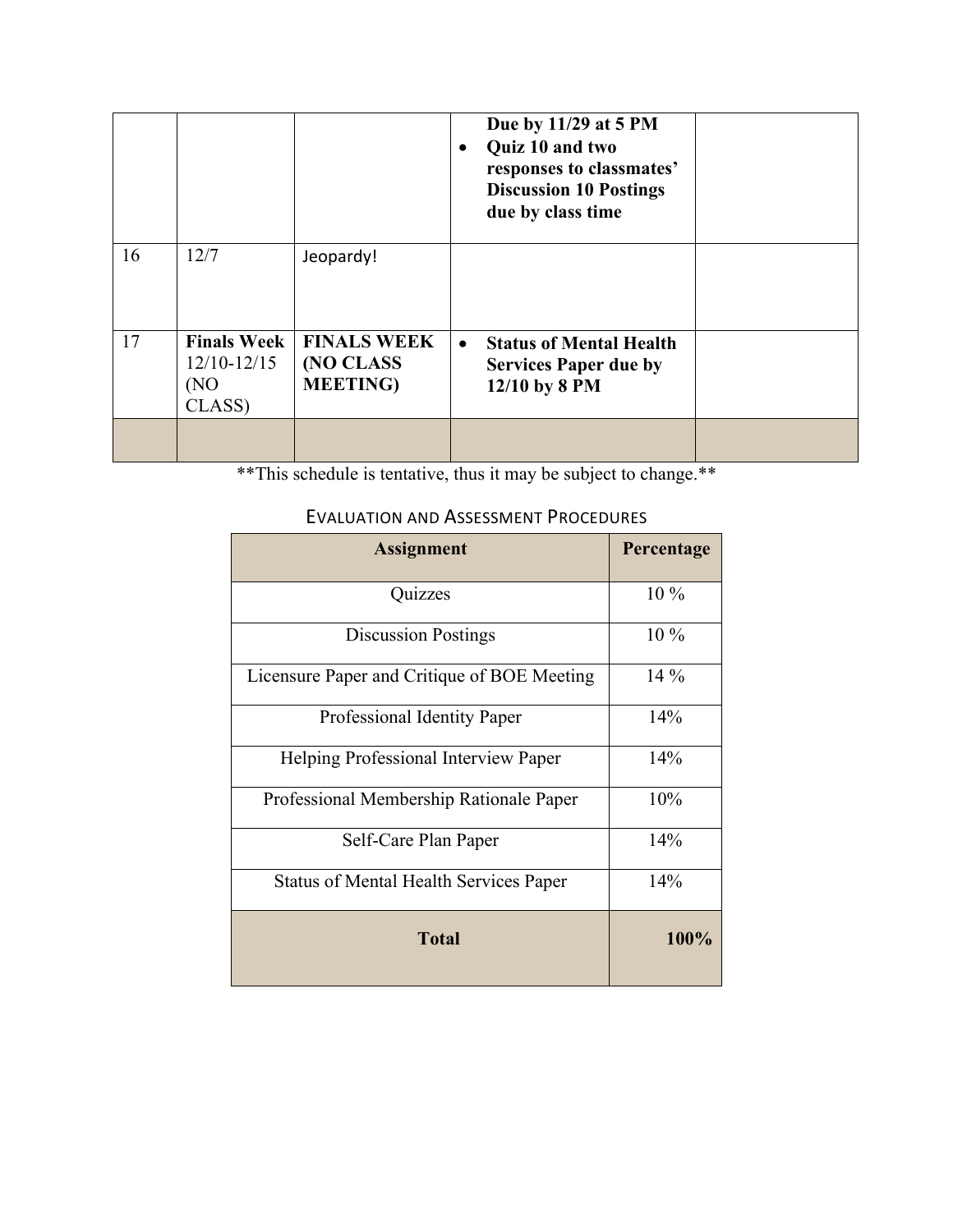#### **ASSIGNMENTS**

#### **1. Discussion Postings**

You will participate in discussion threads across the semester in iLearn. For each discussion thread, you will first read or view any materials referenced in the discussion prompt and then make your own posting in response to the discussion prompt. This initial posting is due 48 hours prior to the next class meeting (unless otherwise noted on the schedule; see course schedule for specific due dates). After having made your post and prior to the next class meeting, you will post responses to two of your classmates' postings that are of interest to you. Points are given on these assignments based on your displayed integration of course materials/experiences and the thoughtfulness of your reflections. Your own postings as well as your responses to others' postings should be between one paragraph and one page in length.

#### **2. Quizzes**

You will complete quizzes on foundational topics, ethics, and legal issues in counseling on iLearn across the semester. You are to complete these quizzes alone, without the assistance of any other person. See the course schedule for the quiz due dates.

#### **3. Licensure Paper and Critique of BOE Meeting (minimum 5 pages, maximum 8)**

This paper will have two sections. The first section will address your understanding of the licensure process for your profession. You must be specific and also address which aspects of the process you believe will be the most demanding for you personally. The second section of this paper will be a critique of a board meeting for the board of examiners in Professional Counselors and Therapists. The archived live-streamed meetings are available on the State of TN Department of Health Related Boards website. Please review the grading rubric for this assignment. Address the specific standards related to the assignment in your writing.

#### **4. Professional Identity Paper (minimum 5 pages, maximum 8 pages)**

- 1. What cultural identities, values, and experiences led you to consider a career in counseling?
- 2. Why do you view counseling/psychology as an important field today?
- 3. What are your thoughts about how people change?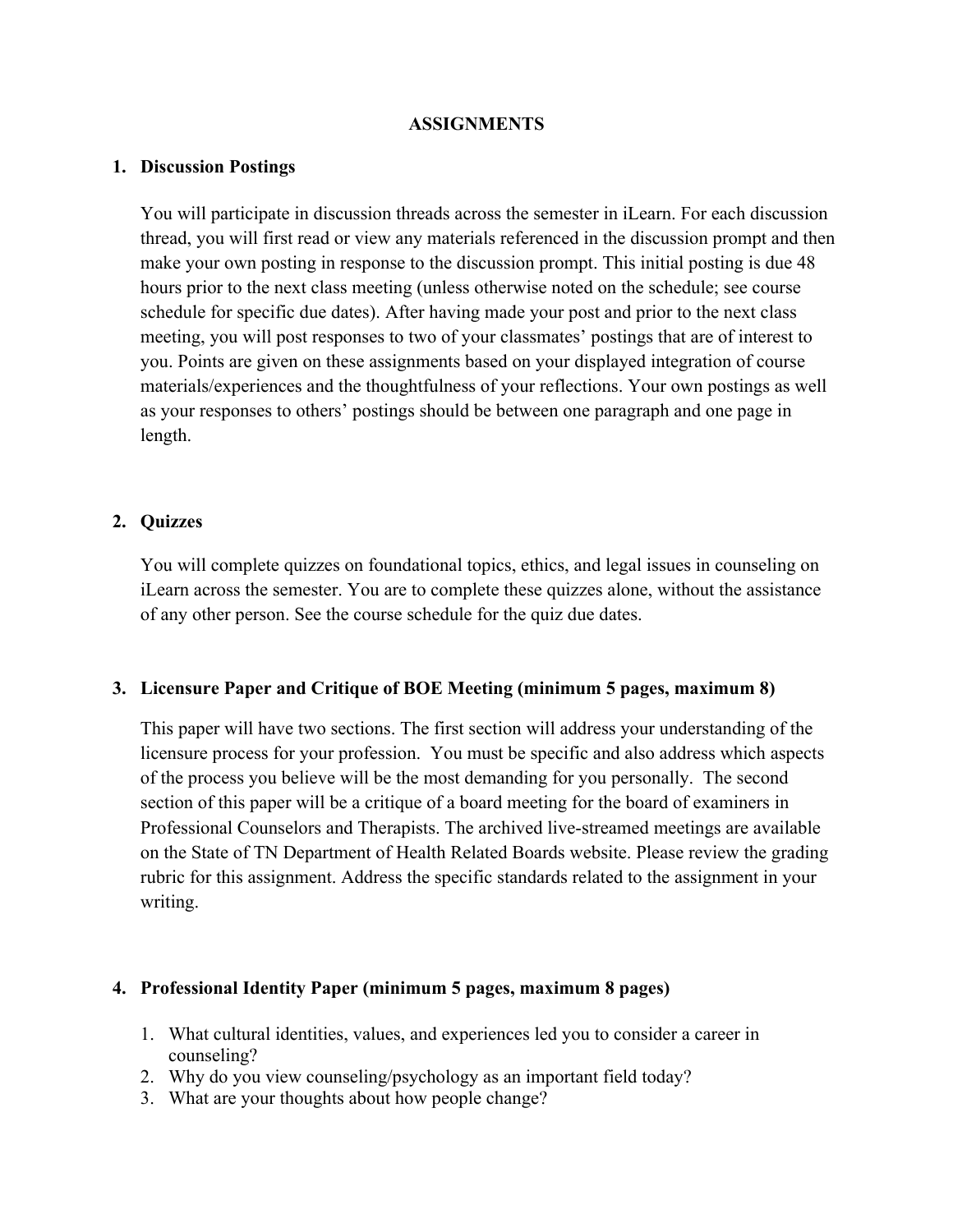- 4. Why did you choose your program of study?
- 5. What counseling settings and/or populations do you think you are interested in serving? Why?
- 6. What skills do you believe you already possess that will help you in this field? What skills do you hope to gain from this program?

This paper may be written in the first person, and you are not required to include references. However, utilize your best writing skills to create a personal and professional paper about why you chose the counseling profession. If you choose to include references, you must adhere to APA style. Please review the grading rubric for this assignment. Address the specific standards related to the assignment in your writing.

# **5. Helping Professional Interview Paper (minimum 5 pages, maximum 8)**

Conduct an interview with a counselor working in a professional counseling setting (e.g., school, agency, private practice, university). The counselor MUST be LPC, LPC-MHSP, or licensed school counselor or school psychologist. Submit a summary of the interview in which you discuss each of the following topics:

- 1. How long has the person been a helping professional?
- 2. Does the counselor or psychologist have a specialization or clinical focus, if so, what is it?
- 3. What led him or her to choose a career in the helping professions field?
- 4. What theory(ies) guide(s) the professional's practice?
- 5. What is his/her personal theory of how clients change?
- 6. What therapeutic techniques/counseling skills does he/she use with clients?
- 7. What are the common ethical issues or concerns the professional or her/his co-worker might experience?
- 8. In what ways does the professional utilize multicultural competencies in his/her work?
- 9. How does the professional see him/herself as an advocate in the counseling profession?
- 10. What are the personal "costs" of doing therapeutic work? What are the personal struggles the professional experiences?
- 11. What does he/she see as current issues that the profession is facing?
- 12. What s/he likes most (and least) about their work?
- 13. How did his/her training best and least prepare them for the realities of being a professional?
- 14. What has been the role of supervision in this person's professional development?
- 15. What advice would they offer you as a beginning counselor/psychologist-in-training?

Please also include a discussion of the professional's office/environment. What is it like? How do you think it would feel to be a client there?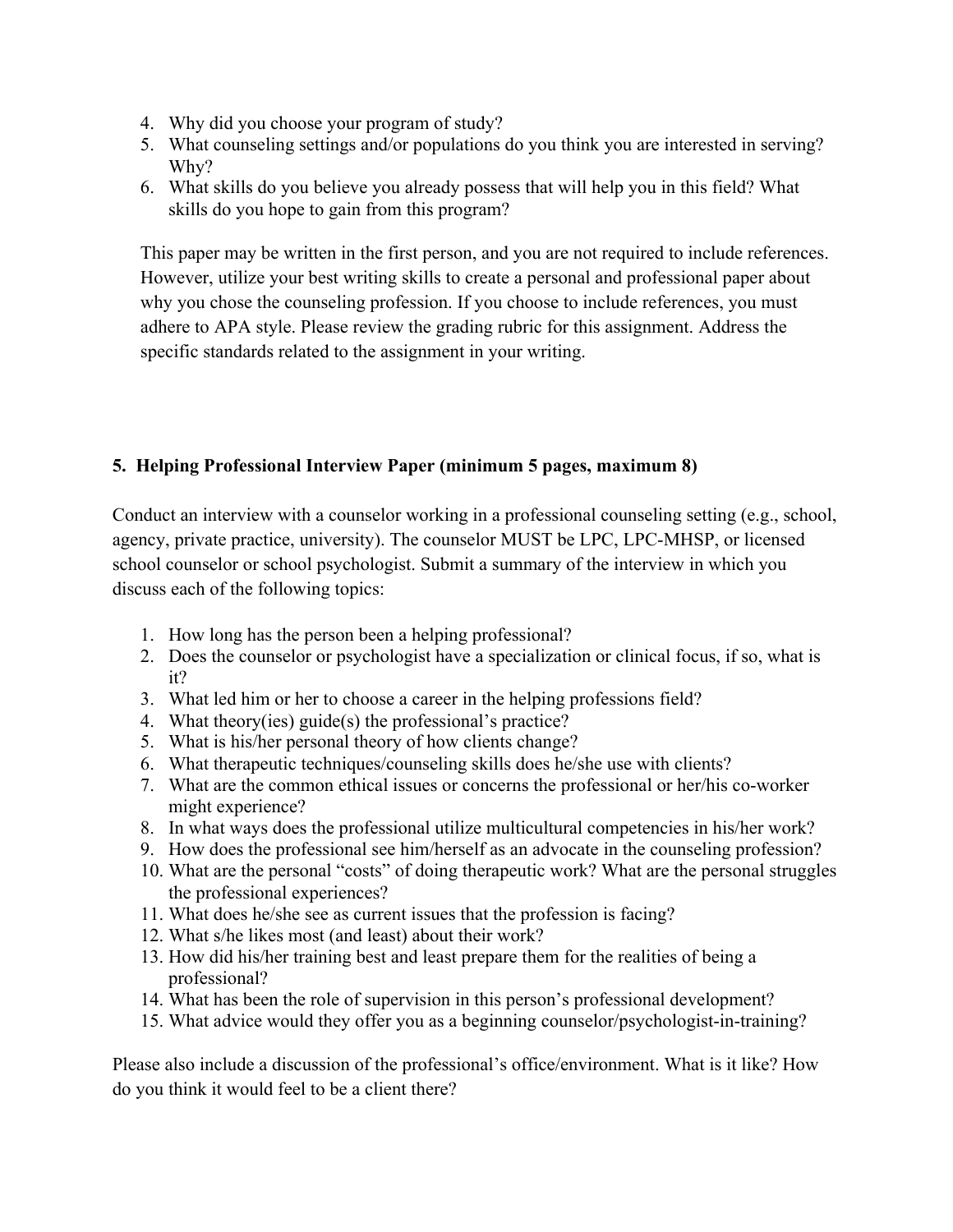The following questions are guides for your own reflection. Please include that reflection in your paper. Your reflections are to be the majority content for this paper.

- o What did you learn about the counseling profession from your interview?
- o What thoughts and feelings do you have about your future career as a counselor?

# BE SURE TO SEND A THANK-YOU NOTE (\*\*NOT AN E-MAIL OR TEXT, BUT AN ACTUAL WRITTEN NOTE) TO THE INTERVIEWEE

Please review the grading rubric for this assignment. Address the specific standards related to the assignment in your writing.

# **6. Professional Membership Rationale Paper (minimum 3 pages, maximum 5)**

Students are required to select a professional association that displays their professional identity. Appropriate associations include: ACA – American Counseling Association; TCA – Tennessee Counseling Association; TLPCA – Tennessee Licensed Professional Counselor Association; TSCA – Tennessee School Counselor Association; NASP – National Association for School Psychologists; TASP – Tennessee Association for School Psychologists

The paper must discuss the student's professional identity and how membership within the chosen organization would help meet his/her goals. Please review the grading rubric for this assignment. Address the specific standards related to the assignment in your writing.

## **7. Self-Care Plan Paper (minimum 5 pages, maximum 8 pages)**

Graduate School can be exciting and wonderful, but it can also add some stress and challenge to your life. Fortunately, there are great services available at TTU and in the surrounding community to help you maintain your wellness during graduate school. In this activity, you will take the MEPS Survey and respond according to your reaction to the results of the survey and to your personal plan for addressing each of the four domains. Focus attention on the people, places, and things that likely have a dose effect relationship in mitigating the impact of stress in your life. Please review the grading rubric for this assignment. Address the specific standards related to the assignment in your writing.